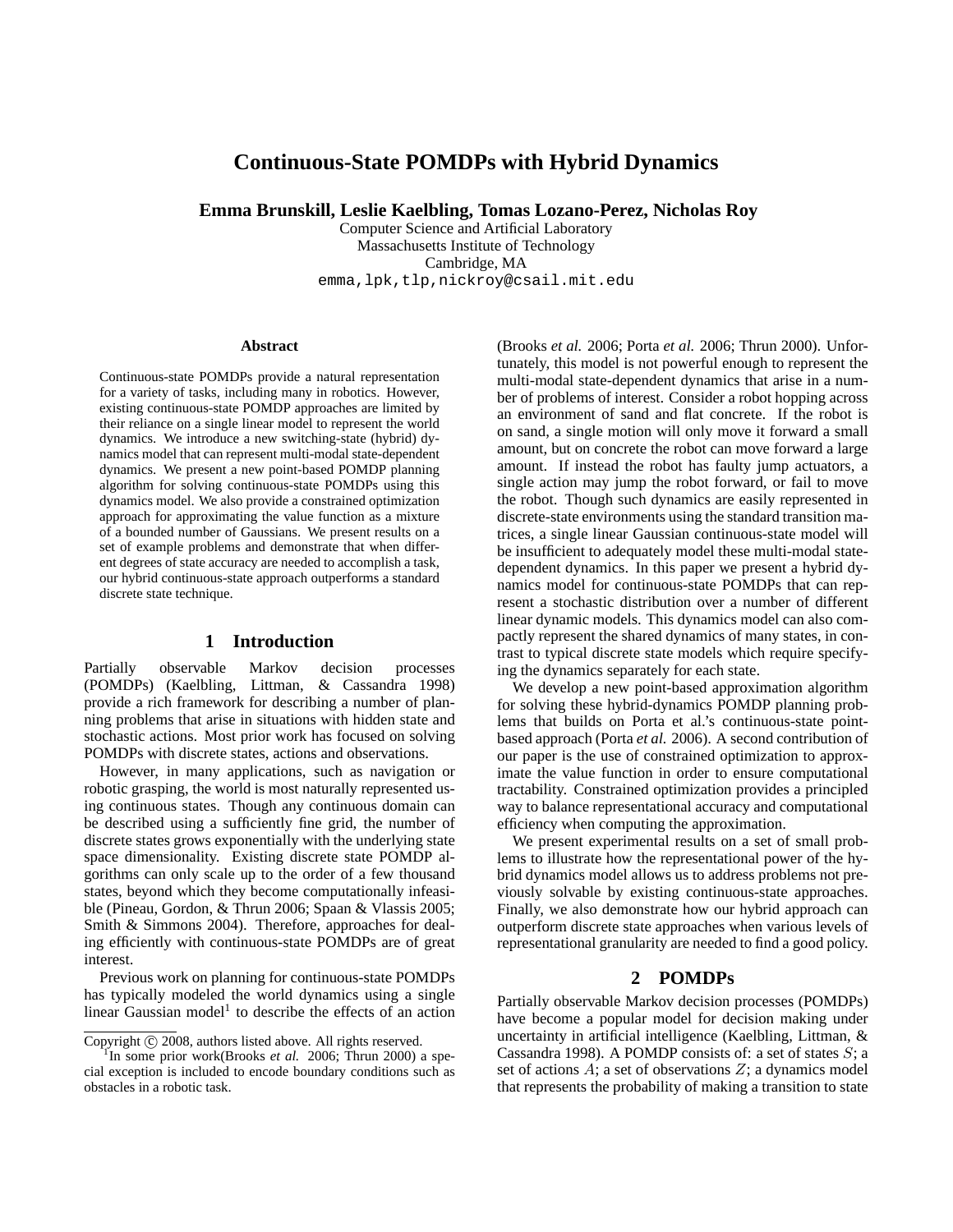s' after taking action a in state s,  $p(s'|s, a)$ ; an observation model describing the probability of receiving an observation z in state s,  $p(z|s)$ ; a reward model that specifies the reward received from being in state s and taking action  $a, R(s, a)$ ; the discount factor to trade off the value of immediate and future rewards,  $\gamma$ ; and an initial belief state distribution,  $b_{\alpha}$ .

A belief state  $b_t$  is used to summarize the probability of the world being in each state given the past history of observations and actions  $(o_{1:t}, a_{1:t})$ . A policy  $\pi : b \to a$  maps belief states to actions. The goal of POMDP planning techniques is to construct a policy that maximizes the (possibly discounted) expected sum of rewards  $E[\sum_{t=1}^{T} \gamma^t R(s_t, a_t)]$ over an action sequence of length  $T$ . The policy is often found by computing this expected reward using a value function over the space of belief states. As the space of possible belief states is infinite, the value function cannot be represented by enumeration.

The POMDP formulation described above is agnostic about whether the underlying world states, actions, and observations are discrete or continuous. In the case where  $S$ , A, and Z are discrete, Sondik (Sondik 1971) showed that the optimal finite horizon value function is piecewise linear and convex (PWLC) in the belief space and can therefore be represented by a finite set of  $|S|$ -dimensional  $\alpha$ -vectors. Each  $\alpha$ -vector corresponds to a "policy tree" specifying conditional sequences of actions, which depend on the observations received:  $\alpha(s)$  is the value of executing this tree in state s. Therefore the expected value of starting at belief b and following policy tree  $j$  is computed by calculating the expected value of  $\alpha_j$  under the distribution b,  $\langle b, \alpha_j \rangle$  which is equal to  $\sum_{s \in S} \alpha_j(s) b(s)$  for discrete S. Given an optimal value function represented by a set of  $\alpha$ -vectors, for a given belief  $b$  the optimal action is chosen by selecting the action associated with the  $\alpha$ -vector that maximizes  $\langle b, \alpha_i \rangle$ .

In exact POMDP solutions, the number of  $\alpha$  vectors required may grow exponentially with the length of the horizon, and this intractable growth often occurs in practice. Therefore the majority of prior work has focused on approximate solution techniques. Point-based value iteration (Pineau, Gordon, & Thrun 2006; Spaan & Vlassis 2005; Zhang & Zhang 2001) is one class of approximation techniques that exploits the piecewise linear and convex nature of the optimal discrete state value function. Point-based techniques estimate the value function at only a small set of N chosen belief points  $\ddot{B}$ , resulting in a value function represented by at most  $N \alpha$ -vectors. This representation is constructed by iteratively computing an approximately optimal  $t$ -step value function  $V_t$  from the previously-computed  $(t - 1)$ -step value function  $V_{t-1}$  by backing up the value function at beliefs  $b \in \tilde{B}$  using the Bellman equation:

$$
V_t(b) = \max_{a \in A} \sum_{s \in S} R(s, a)b(s) + \dots
$$

$$
\gamma \sum_{z \in Z} \max_{\alpha_{t-1} \in V_{t-1}} \sum_{s \in S} \sum_{s' \in S} p(s'|s, a)p(z|s')\alpha_{t-1}(s')b(s)
$$

$$
= \max_{a \in A} \left[ \sum_{s \in S} R(s, a)b(s) + \gamma \sum_{z \in Z} \max_{\alpha_{a}z} \langle \alpha_{a}z_j, b \rangle \right] \tag{1}
$$

where  $\alpha_{azi}$  is the vector associated with taking action a, receiving observation z and then following the  $(t - 1)$  policy associated with  $\alpha_i$ . It is efficient to compute the dominant  $\alpha$ -vector at each  $b$ , and those vectors taken together provide an approximation of  $V_t$  over entire belief space. Due to the PWLC property of discrete state POMDPs, this approximate representation is guaranteed to be a lower bound on the optimal value function. Different point-based techniques include carefully adding new elements to  $B$  to improve this lower bound (Pineau, Gordon, & Thrun 2006) or updating a subset of B at each iteration (Spaan & Vlassis 2005).

### **3 Switching State-Space Dynamics Models**

Our interest lies in using the rich framework of POMDPs to handle continuous-state problems directly without converting to a discrete representation. One critical representational issue is how to flexibly represent the dynamics in a continuous-state system. Previous approaches to planning in continuous-state POMDPs have frequently used a single linear Gaussian model to represent the new state distribution after an action. In general, the dynamics of robotic grasping and many other problems of interest are highly complex and nonlinear. However we can approximate such dynamics using a "switching state space" model. This model will allow us to both represent actions that result in multimodal stochastic distributions over the state space, and succinctly represent any shared dynamics among states.

Switching state-space models (SSM) (also known as hybrid models and jump-linear systems) are a popular model in the control community for approximating systems with complex dynamics (Ghahramani & Hinton 2000). Typically an SSM consists of a set of linear state transition models. At each time step a hidden discrete mode state indexes a particular transition model which is used to update the hidden continuous-state vector. Frequently, the transition dynamics of the mode states are modeled as a Markov process (Ghahramani & Hinton 2000) (see figure 1(a) for an illustration). SSMs have been used to approximate the dynamics of a diverse set of complex systems, including planetary rover operation (Blackmore *et al.* 2007). The bulk of prior similar work on SSMs has focused on model parameter learning, and we are not aware of any prior work on using these models for POMDP planning tasks.

In order to model systems involving multi-modal, statedependent dynamics (such as on sand vs concrete), we create a particular variant of an SSM that conditions the mode transitions on the previous continuous-state, similar to (Blackmore *et al.* 2007). Figure 1(b) displays a graphical model of the dynamics model used in this paper, which can be expressed as

$$
p(s'|s, a) = \sum_{h} p(s'|s, m' = h)p(m' = h|s, a)
$$
 (2)

where  $s, s'$  are the continuous states at time t and  $t + 1$  respectively,  $a$  is the discrete action taken at time  $t$ , and  $m'$  is the discrete mode at time  $t+1$ . In this paper we will assume that for each action  $a$  the hidden mode  $m$  can take on one of H values. Each mode value h and action  $\alpha$  is associated with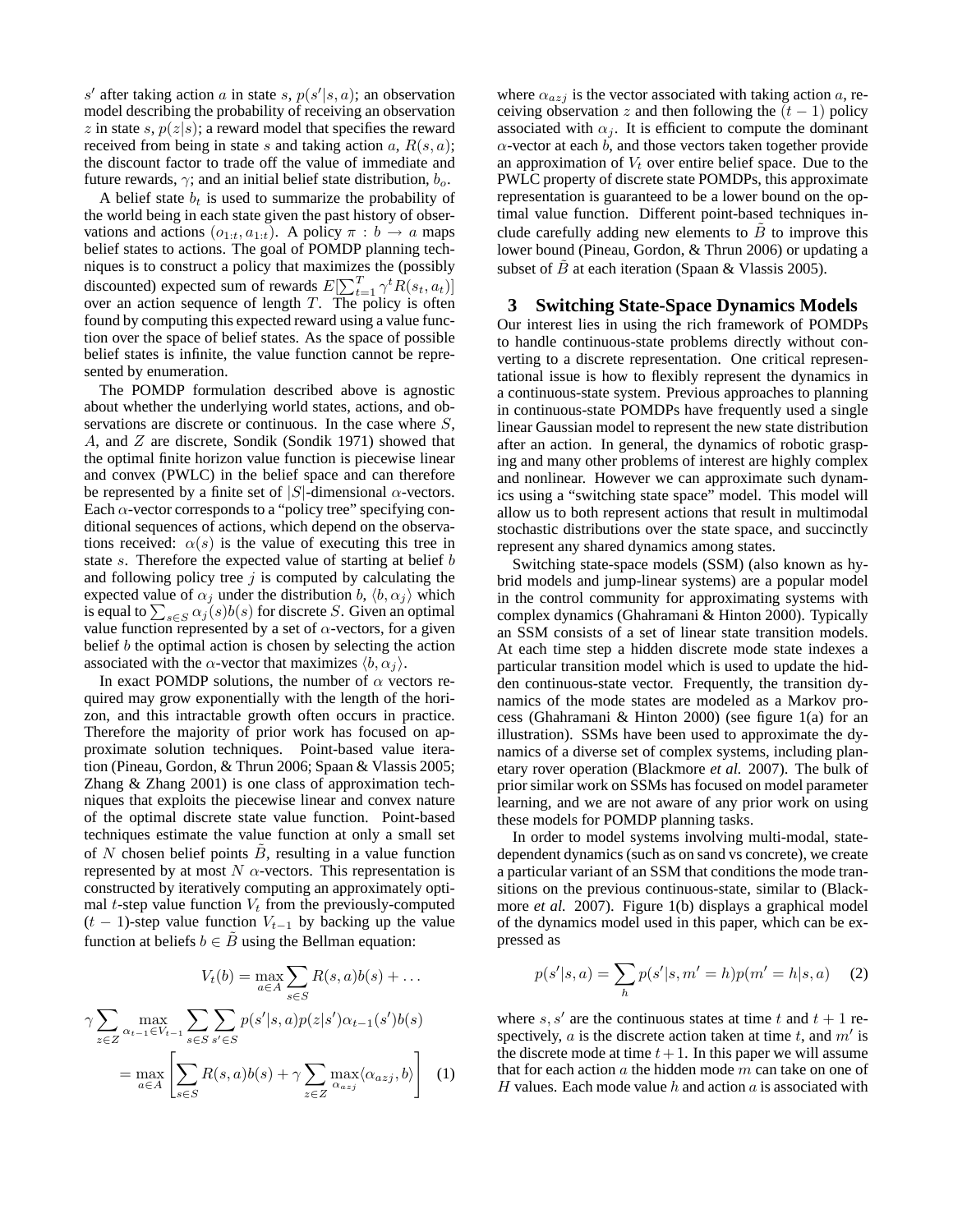

(a) Typical SSM (b) Our Dynamics Model (c) An example mode model Figure 1: Switching State-Space Models

a linear Gaussian model  $\mathcal{N}(s'; \zeta_{ha} s + \beta_{ha}, \sigma_{ha}^2)$ . For mathematical convenience we model the conditional probability of a mode taking on a particular value  $h$  given the previous continuous-state s and action a using a weighted sum of  $F$ Gaussians

$$
p(m'=h|s,a) = \sum_{f=1}^{F} w_{fha} \mathcal{N}(s; \mu_{fha}, \sigma_{fha}^2).
$$
 (3)

This representation is slightly unusual since we are expressing the probability of a discrete variable  $m$  conditioned on a continuous variable  $s$ . Note that for finite  $H$  it is impossible to select the parameters  $w_{fha}$ ,  $\mu_{fha}$ ,  $\sigma_{fha}^2$  such that the sum of probability of the next mode state  $m'$  taking on any value for a given state s,  $\sum_h p(m' = h|s, a)$ , sums to 1 for all states s. Therefore in practice we will choose models that approximately sum to 1 over all the states of interest in a particular experimental domain. We choose to make this slightly awkward representational choice rather than normalizing the distribution across modes (such as by using a softmax function) because it allows closed form updates of the belief state and value function, as will be shown in the following sections. See figure 1(c) for an example mode model  $p(m|s)$ .

Substituting equation 3 into equation 2, the full dynamics model is a sum of Gaussian products:

$$
p(s'|s,a) = \sum_{h=1}^{H} \mathcal{N}(s'; \zeta_{ha}s + \beta_{ha}, \sigma_{ha}^2) \sum_{f=1}^{F} w_{fha} \mathcal{N}(s; \mu_{fha}, \sigma_{fha}^2).
$$

An added benefit of this model is that it can flexibly represent relative transitions (transitions that are an offset from the current state, by setting  $\zeta \neq 0$ ) and absolute transitions (transitions that go to some arbitrary global state, by setting  $\zeta = 0$  and  $\beta \neq 0$ ). This allows the model to compactly represent domains in which many states share the same relative or absolute transition dynamics.

# **4 Point-Based POMDP Planning with Hybrid Models**

We now describe a new planning algorithm for POMDPs with hybrid dynamics models. Recently Porta et al. (Porta *et al.* 2006) showed that for a continuous-state space S and discrete actions  $A$  and observations  $Z$ , the optimal finite horizon value function is piecewise linear and convex and may be represented by a finite set of  $\alpha$ -functions<sup>2</sup>. Therefore point-based approaches to continuous state POMDPs that exactly represent the  $\alpha$ -functions will also provide a lower bound on the value function. Porta et al.'s algorithm provides an approximation of a lower bound on the value function: our algorithm is inspired by theirs and handles multi-modal state-dependent dynamics and formulates the approximation step as a constrained optimization problem.

For clarity we will explain the mathematics for a onedimensional state space, but it is easily extended to higher dimensions. We will assume that the reward model  $r(s, a)$  and observation model  $p(z|s)$  are represented by a weighted sum of Gaussians. To be precise, we assume the reward function  $r(s, a)$  is expressed as a sum of G Gaussian components for each action  $a, r(s, a)$  =  $\sum_{g=1}^{G} w_{ag} \mathcal{N}(s; \mu_{ag}, \sigma_{ag}^2)$ , and each discrete observation  $z \in Z$  is expressed as a sum of L Gaussian components  $p(z|s) = \sum_{l=1}^{L} w_{zl} \mathcal{N}(s; \mu_{zl}, \sigma^2_{zl})$  such that  $\forall s \sum_{z} p(z|s) =$ 1. Here we have assumed an observation model very similar to the mode representation (equation 3) and the same comments made for that choice apply here to the observation model. We choose to represent the belief states  $b$  and  $\alpha$ -functions using weighted sums of Gaussians. Each belief state b is a sum of D Gaussians  $b(s)$  =  $\sum_{d=1}^{D} w_d \mathcal{N}(s; \mu_d, \sigma_d^2)$ , and each  $\alpha_j$ , the value function of policy tree j, is represented by a set of K Gaussians  $\alpha_j(s)$  =  $\sum_{k} w_k \mathcal{N}(s; \mu_k, \sigma_k^2)$ . Recall that for each action a, there are  $\overline{H}$  modes and F Gaussian components per mode.

We do not lose expressive power by choosing this representation because a weighted sum of a sufficient number of Gaussians can approximate any continuous function on a compact interval (and our domains of interest are closed and bounded and therefore fulfill the criteria of being compact). But, of course, we will be effectively limited in the number of components we can employ, and so in practice our models and solutions will both be approximations.

#### **4.1 Belief Update and Value Function Back ups**

Point-based POMDP planners must include a method for backing up the value function at a particular belief  $b$  (as in equation 1) and for updating the belief state  $b$  after a new action  $a$  is taken and a new observation  $z$  is received. Choosing a weighted sum of Gaussians representation allows both computations to be performed in closed form.

The belief state is updated using a Bayesian filter:

$$
b^{a,z=i}(s) = p(s'|z=i, a, b)
$$
  
\n
$$
\propto p(z=i|s', a, b)p(s'|a, b)
$$
  
\n
$$
= p(z=i|s')p(s'|a, b)
$$

<sup>&</sup>lt;sup>2</sup>The expectation operator  $\langle f, b \rangle$  is a linear function in the belief space and the value function can be expressed as the maximum of a set of these expectations: for details see (Porta *et al.* 2006).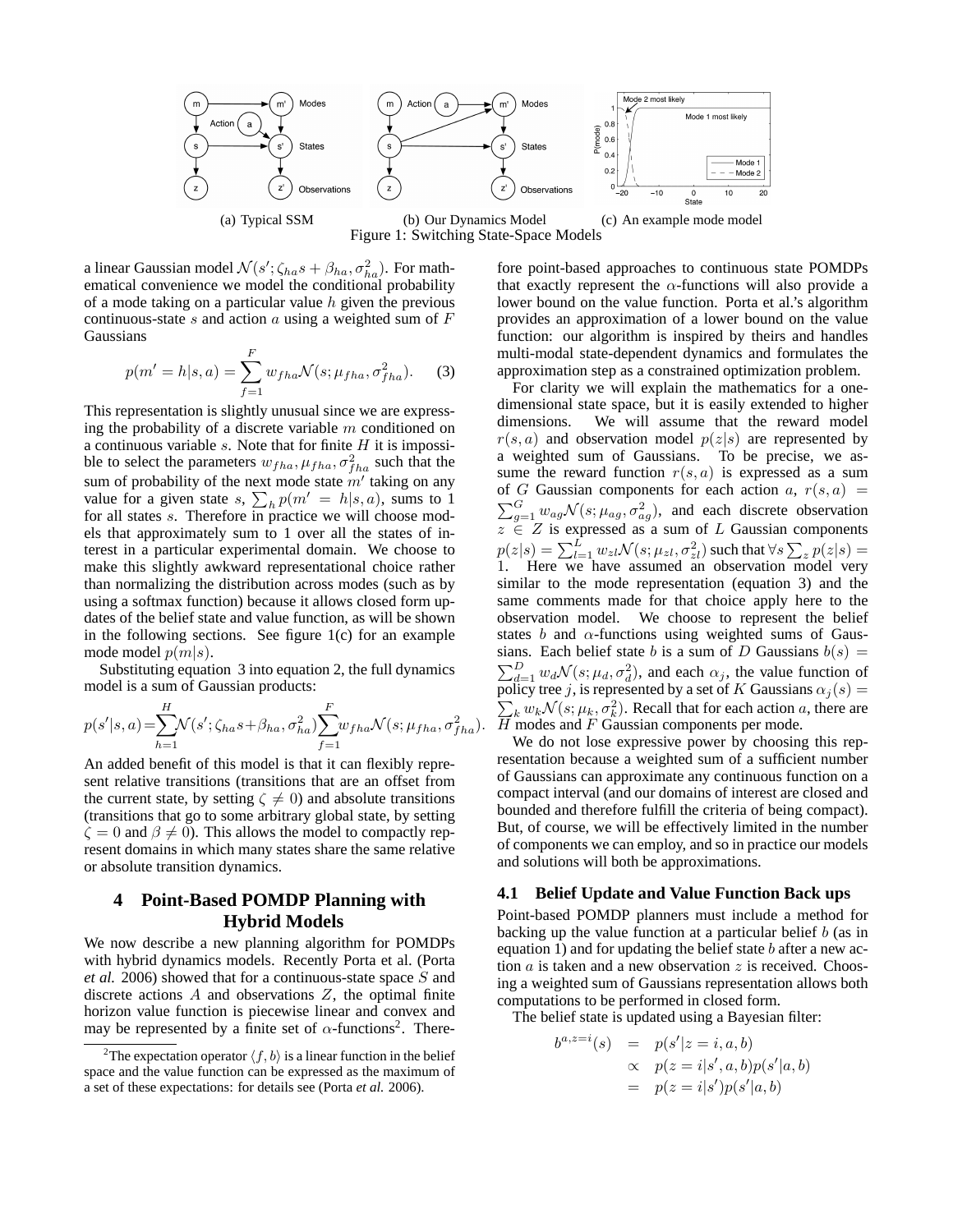where the last equality holds due to the Markov assumption. We compute the update by substituting in the dynamics and observation models, and normalizing such that  $\int_s b^{a,z}(s)ds = 1$ , yielding

$$
b^{a,z=i}(s) = \sum_{dfhl} d_{dfhl} N(s|\mu_{dfhl}, \sigma_{dfhl}^2) .
$$

Hence the representation of the belief as a mixture of Gaussians is closed under belief update.

The other key computation is to be able to back up the value function for a particular belief. Since we also use discrete actions and observations, this can be expressed as a slight modification to equation 1 by replacing sums with integrals and writing out the expectation:

$$
V_t(b) = \max_{a \in A} \int_{s \in S} R(s, a)b(s)ds + \gamma \sum_{z \in Z} \max_{\alpha_{a} \neq j} \int_s \alpha_{a}j b(s)ds
$$

$$
= \langle \max_{a \in A} R(s, a) + \gamma \sum_{z \in Z} \max_{\alpha_{a} \neq j} \alpha_{a}j, b \rangle
$$

where we have used the inner-product operator  $\langle f, b \rangle$  as shorthand for expectation to obtain the second equality. As stated previously,  $\alpha_{azj}$  is the  $\alpha$ -function for the conditional policy corresponding to taking action  $a$ , receiving observation z and then following the previous  $t - 1$ -step policy tree  $\alpha_i$ , and can here be expressed as

$$
\alpha_{azj}(s) = \int_{s'} \alpha_{j,t-1}(s')p(z|s')p(s'|s,a)ds'.
$$

Substituting in all the chosen representations yields

$$
\alpha_{azj}(s) = \int_{s'} \sum_{k=1}^{K} w_k \mathcal{N}(s'; \mu_k, \sigma_k^2) \sum_{l=1}^{L} w_l \mathcal{N}(s'; \mu_l, \sigma_l^2) \dots
$$
  

$$
\sum_{h=1}^{H} \mathcal{N}(s'; \zeta_{ha}s + \beta_{ha}, \sigma_{ha}^2) \sum_{f=1}^{F} w_{fha} \mathcal{N}(s; \mu_{fha}, \sigma_{fha}^2) ds'
$$
  

$$
= \sum_{f=1}^{F} \sum_{h=1}^{H} \sum_{k=1}^{K} \sum_{l=1}^{L} w_{fha} w_k w_l \mathcal{N}(s; \mu_{fha}, \sigma_{fha}^2) \dots
$$
  

$$
\int_{s'} \mathcal{N}(s'; \mu_k, \sigma_k^2) \mathcal{N}(s'; \mu_l, \sigma_l^2) \mathcal{N}(s'; \zeta_{ha}s + \beta_{ha}, \sigma_{ha}^2) ds'.
$$
  
To perform the integral we combine the three Gaussians in-

side the integrand into a single Gaussian which is a function of s' and other terms that are independent of s'. Integrating over s ′ yields

$$
\alpha_{azj} = \sum_{f=1}^{F} \sum_{h=1}^{H} \sum_{k=1}^{K} \sum_{l=1}^{L} w_{fhkl} \mathcal{N}(s; \mu_{fhkl}, \sigma_{fhkl}^2)
$$

where

$$
w_{f h k l} = w_{f h a} w_{k} w_{l} \mathcal{N}(s_{l}; s_{k}, \sigma_{k}^{2} + \sigma_{l}^{2}) \dots
$$

$$
\mathcal{N}(\mu_{f h a}; \frac{c - \beta_{h a}}{\gamma_{h a}}, \sigma_{f h a}^{2} + \frac{C + \sigma_{h a}^{2}}{\gamma_{h a}^{2}}),
$$

$$
C = \frac{\sigma_{l}^{2} \sigma_{k}^{2}}{\sigma_{l}^{2} \sigma_{k}^{2}}, \mu_{f h k l} = \frac{(C + \sigma_{h a}^{2}) \mu_{f h a} + \sigma_{f h a}^{2} \gamma_{h a} (c - \beta_{h a})}{\sigma_{f h a}^{2} (C + \sigma_{h a}^{2})},
$$

$$
\sigma_{f h k l}^{2} = \frac{\sigma_{f h a}^{2} (C + \sigma_{h a}^{2})}{C + \sigma_{h}^{2} + \sigma_{f h a}^{2} \gamma_{h a}^{2}}, \ c = \frac{\mu_{k} \sigma_{l}^{2} + \sigma_{k}^{2} \mu_{l}}{\sigma_{l}^{2} \sigma_{k}^{2}}.
$$

The new  $\alpha_{azj}$  now has  $F \times H \times K \times L$  components, compared to the step  $t - 1 \alpha_i$ , policy tree, which only had K components. To finish the value function backup, we substitute  $\alpha_{azj}$  back into equation 4 and choose the policy tree  $\alpha$ that maximizes the future expected reward  $\langle \alpha, b \rangle$  of belief b

$$
\alpha(s) = \max_{a} R(s, a) + \gamma \sum_{z=1}^{|Z|} \max_{\alpha_{a z j}} \alpha_{a z j}
$$

$$
= \max_{a} \left[ \sum_{g=1}^{G} N(s | \mu_g, \sigma_g^2) + \gamma \sum_{z=1}^{|Z|} \max_{\alpha_{a z j}} \alpha_{a z j} \right]
$$

Since all elements in this result are weighted sums of Gaussians, the  $\alpha$  function stays in closed form. Note that had we utilized a softmax distribution for the observation model or mode probabilities that it would not be possible to iteratively perform the integrals in closed form.

Unfortunately, the number of Gaussian components in a single  $\alpha$  function has greatly increased: from K to  $G + |Z|$  FHKL components. Compared to previous approaches (Porta *et al.* 2006) the new dynamics model has introduced an extra factor of  $FH$  components. The number of components therefore scales exponentially in the time horizon with base  $|Z|F H L$ .

#### **4.2 Approximating the** α **functions**

It is not computationally feasible to maintain all components over multiple backups. Instead, by carefully combining the components generated after each backup, we maintain a bounded set of  $\alpha$  functions. Since  $\alpha$  functions represent the value of executing a particular policy tree over the entire belief space, it is important to make the approximation as close as possible throughout the belief space.<sup>3</sup> To reduce the number of components used to represent the belief states and  $\alpha$  functions, Porta et al. use a slight variant of Goldberger and Roweis's method (Goldberger & Roweis 2005) that minimizes the Kullback-Leibler (KL) distance between the original model  $f(x)$  and the approximation  $\hat{f}(x)$ 

$$
D_{KL}(f||\tilde{f}) = \int_x f(x) \log \frac{f(x)}{\tilde{f}(x)} dx.
$$
 (4)

However, the KL distance is not particularly appropriate as a distance measure for quantities that are not probability distributions. It also can result in poor approximations in parts of the space where the original function has small values since if  $f(x)$  is zero then regardless of the value of  $f(x)$ the distance for that  $x$  is always zero. An alternate distance measure without these shortcomings is the L2 norm: a small value means a good approximation  $\tilde{\alpha}$  of the value function over the entire belief space.

The L2 norm, or sum squared error, between two weighted sums of Gaussians is:

$$
= \int_{s} \left[ \sum_{i}^{M} w_{i} \mathcal{N}(s; \mu_{i}, \sigma_{i}^{2}) - \sum_{j}^{N} w_{j} \mathcal{N}(s; \mu_{j}, \sigma_{j}^{2}) \right]^{2} ds
$$

<sup>3</sup>Ideally we could restrict this approximation to the reachable belief space; however analyzing the reachable belief space in continuous-state POMDPs will be an area of future work.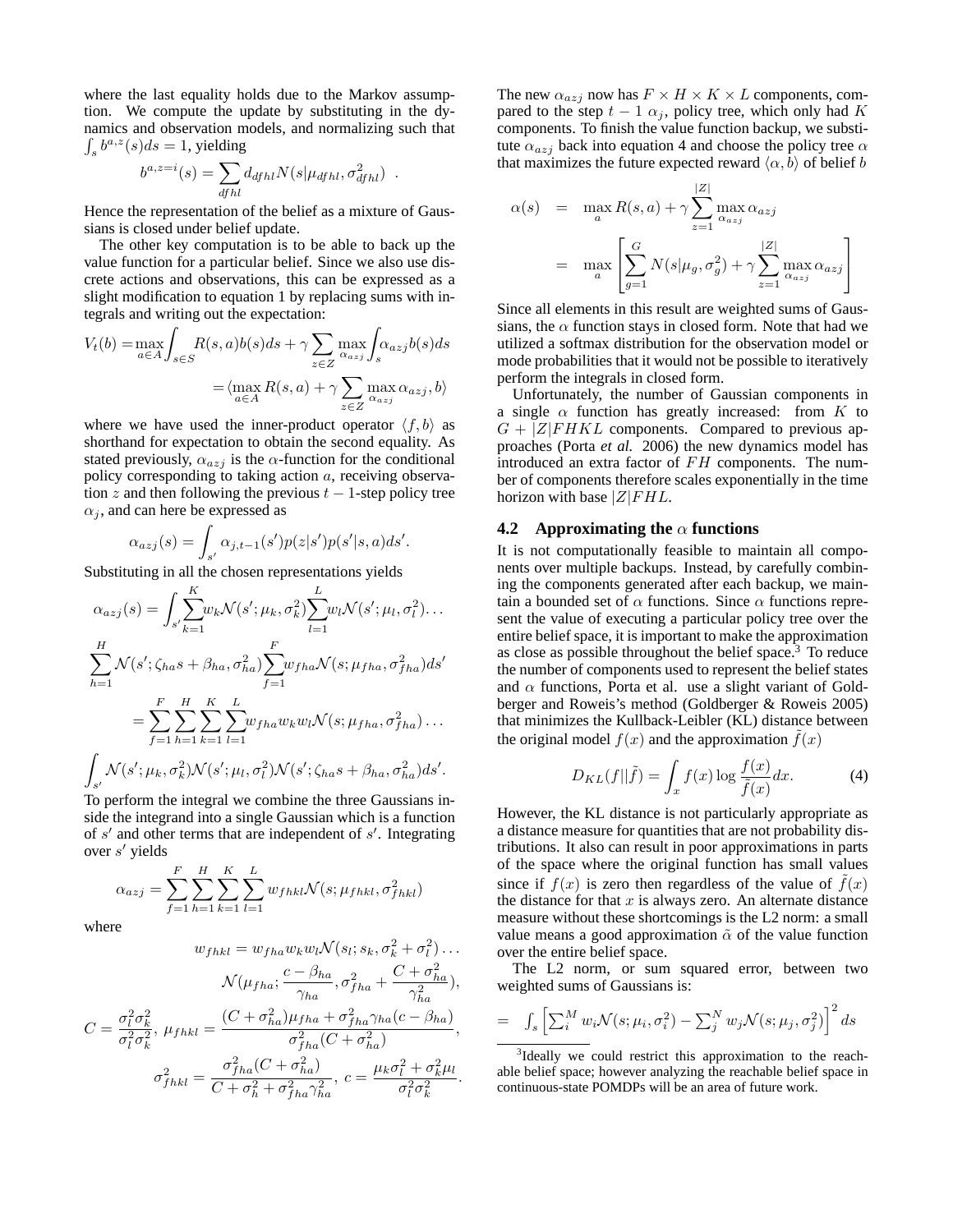$$
= \sum_{i}^{M} \sum_{i'}^{M} w_{i} w'_{i} \mathcal{N}(\mu_{i'}, \mu_{i}, \sigma_{i}^{2} + \sigma_{i'}^{2}) +
$$
  

$$
\sum_{j}^{N} \sum_{j'}^{N} w_{j} w'_{j} \mathcal{N}(\mu_{j'}, \mu_{j}, \sigma_{j}^{2} + \sigma_{j'}^{2}) -
$$
  

$$
2 \sum_{j}^{N} \sum_{i}^{M} w_{j} w_{i} \mathcal{N}(\mu_{i}; \mu_{j}, \sigma_{j}^{2} + \sigma_{i}^{2}).
$$

There is no analytic solution for the parameters  $w_i, \mu_i, \sigma_i^2$ that minimizes this expression, and numerical approaches such as gradient descent are challenged by the high dimensionality of the parameter space. However we can approximate this optimization using Zhang and Kwok's recent work on reducing the number components in kernel function mixture models (Zhang & Kwok 2006). This work minimizes an upper bound on the L2 norm by clustering the original components into small groups, and fitting a single weighted Gaussian to each group. More precisely, the L2 norm can be upper bounded by a function of the L2 error of each cluster:

$$
L2 \le M \sum_{i=1}^{M} \int \left[ w_i \mathcal{N}(s; \mu_i, \sigma_i^2) - \sum_{j \in S_i} w_j \mathcal{N}(s; \mu_j, \sigma_j^2) \right]^2 ds
$$

where  $S_i$  is the *i*-th cluster and M is the total number of components in the approximation  $\tilde{\alpha}$ . The parameter fitting procedure is simplified from the general problem of gradient descent by the clustering procedure. The complete procedure can be performed iteratively, by creating clusters through assigning all components in the original function to their closest (in the L2 norm sense) component in the approximation, refitting a single component for each cluster, and repeating.

Although the upper bound to the L2 norm can be easily optimized, we would also like to constrain the exact L2 norm error to be within some threshold. Therefore we formulate our approximation step as a constrained optimization problem, using the objective function from Zhang and Kwok, but requiring that the final approximation  $\tilde{\alpha}$  both lies below a maximal L2 norm threshold, and contains no more than a fixed maximum number of components,  $M_{max}$ . This can be stated mathematically as follows:

$$
\arg\min_{w_i, \mu_i, \sigma_i^2, M}
$$

$$
M \sum_{i=1}^{M} \int \left[ w_i \mathcal{N}(s; \mu_i, \sigma_i^2) - \sum_{j \in S_i} w_j \mathcal{N}(s; \mu_j, \sigma_j^2) \right]^2 ds
$$

$$
s.t. ||\tilde{\alpha} - \alpha||_2 \le t \& M \le M_{max}
$$

where  $t$  is  $L2$  norm threshold.

We initialize the components of the approximation with a random subset of the original components. The remaining original components are then clustered to their closest (in the L2 norm) component in the approximation, and then a single component is refit for each cluster. In order to ensure the parameter initialization lies within the feasible region spanned by the constraints, we compute the L2 norm of this initialization, and discard solutions that do not satisfy the L2 norm constraint. Note that this also provides a principled mechanism for selecting the number of components constituting the approximation: the number of components

 $M$  in the approximation is increased until either an initialization is found that lies within the feasible region of the constraints, or M no longer satisfies the second constraint. If both constraints cannot be satisfied, M is set to  $M_{max}$ . Once the parameters are initialized and  $M$  is fixed, we follow Zhang and Kwok's procedure for optimizing.

For some problems it is computationally demanding to even evaluate whether the L2 norm constraint has been violated. When the original number of components  $N$  is sufficiently large, computing the component of the L2 norm arising from the product of the original  $\alpha$ -function with itself (an  $O(N^2)$  computation) is very expensive. In this situation we change the constraints of the problem to

$$
\langle \tilde{\alpha}, b \rangle - \langle \alpha_{old}, b \rangle > 0 \& M \le M_{max}.
$$

Recall that the value function  $\alpha$  is being backed up for a particular belief state b. A minimum requirement for the approximation  $\tilde{\alpha}$  is that the value of this belief under  $\tilde{\alpha}$  must be greater than or equal to its value prior to the backup  $\langle \alpha_{old}, b \rangle$ , otherwise the approximation  $\tilde{\alpha}$  has failed to capture a new better policy for this belief state, and will not be added to the pool of  $\alpha$ -functions that represent the value function. This quantity is fast to compute and serves as an alternate constraint when computing the full L2 norm is computationally intractable due to the size of N.

### **4.3 Planning**

We now have the major components necessary to apply a point-based approach to POMDP planning. First a set of belief points  $B$  is selected by executing random actions from an initial starting belief state  $b_0$ . We initialize the value function as a single  $\alpha$  function (see details below). Starting with this initial  $\alpha$  function, we iteratively perform value function backups for the chosen belief set  $B$ . Our point-based approach closely matches Perseus (Spaan & Vlassis 2005) which does not update all belief points at each round, and maintains a fixed belief point set. Perseus operates by selecting belief points randomly from  $B$  and backing them up until the newly constructed  $\alpha_t$  functions have improved or maintained the previous  $V_{t-1}$  value for all  $b \in B$ . Then all previous  $\alpha_{t-1}$  functions are discarded and only the new  $\alpha_t$ functions created are used for the next backups round.

## **5 Experiments**

To demonstrate the benefit of this approach we ran our algorithm on two illustrative one-dimensional problems. Both domains exhibit state-dependent dynamics single linear model. In the first example we motivate the need for continuous-state representations by providing an example where our continuous-state approach outperforms a discretestate POMDP solver on a task where the fine granularity needed to perform well creates a very large discrete-state space. In the second example we demonstrate the need for hybrid models in order to handle tasks with multi-modal dynamics. In both examples the maximum number of components allowed per  $\alpha$ -function  $M_{max}$  was 200 and the L2 norm threshold t was set at 10.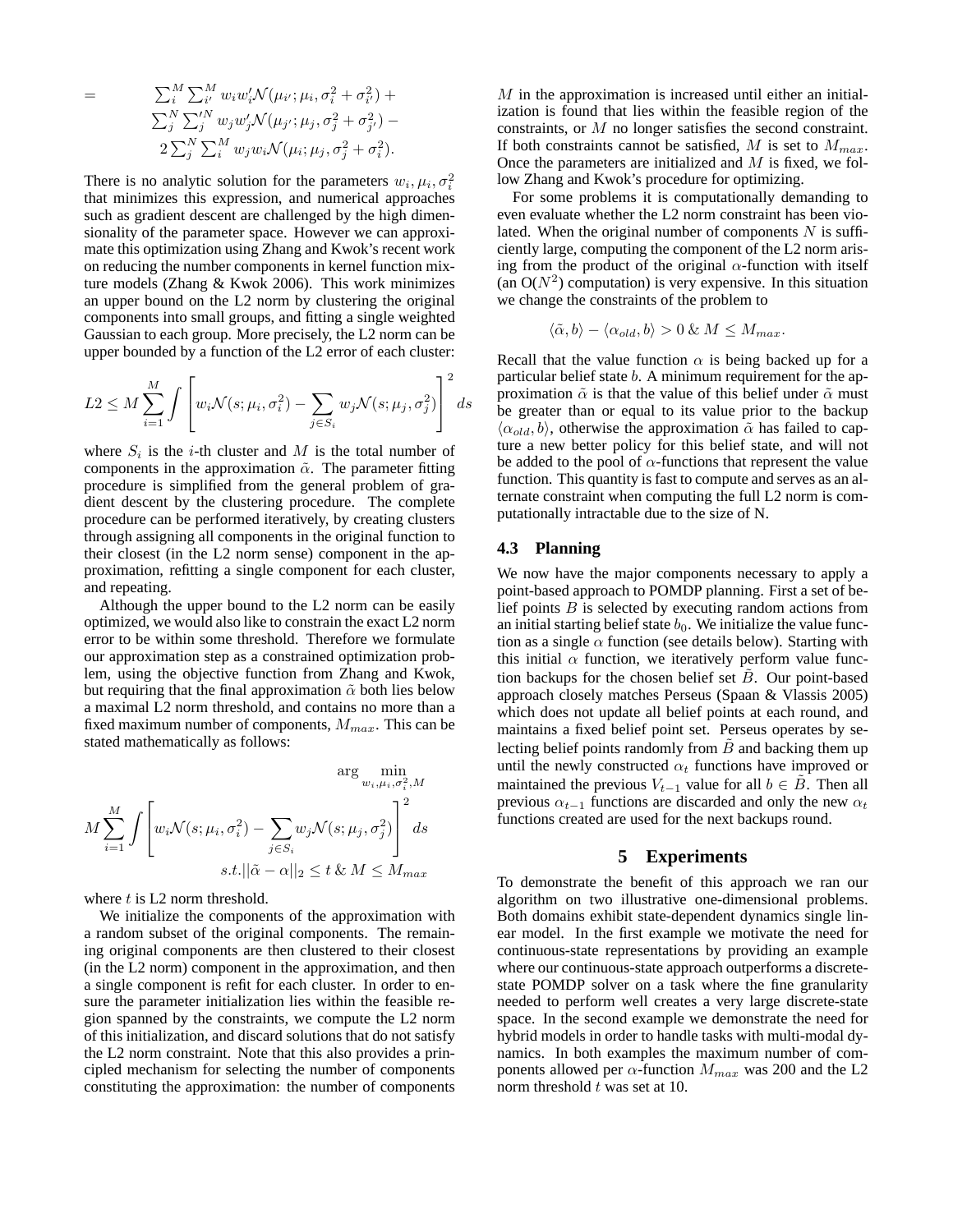

Figure 2: Multi-modal state-dependent dynamics of Jump. A given mode's probability (such as step left) varies over the state space, and more than one mode is possible for a state.

## **5.1 Power Supply Hunting: Variable Resolution Navigation**

We first demonstrate that when fine resolution is required to execute a good policy, the continuous-state approach can outperform the discrete-state POMDP solver Perseus on a task with state-dependent dynamics. Here a robot must navigate a long corridor ( $s \in [-21,21]$ ) to find a power socket which is located at -16.2. The robot can move left or right using small or large steps that transition it 0.1 or 5.0 over from its current location plus Gaussian noise of standard deviation 0.01. If the robot tries to move too close to the left or right wall it will bump into the wall. The robot can also try to plug itself in, which leaves the robot at the same location. All movement actions receive a reward of 0.05. If the robot plugs itself in at the right location it receives a large positive reward (modeled by a highly peaked Gaussian); otherwise it receives a lesser reward of 5.8. The power supply lies beneath the robot sensors so the robot is effectively blind.

We compared three planning approaches for this task: a discrete-state planner, a linear-model continuous-state planner, and our hybrid-model continuous-state planner. Our algorithm and the linear-model continuous-state planner were trained using 1000 belief points gathered by starting in a random state  $s \in [-21, 21]$  with a Gaussian approximately uniform belief and acting randomly for episodes of 30 steps. The robot can always achieve at least the reward associated with only executing  $PlugIn$ . Therefore we used the  $Plughn$  action reward function, scaled to account for infinite actions and discounting (multiplied by  $1/(1-\gamma)$ ) as the initial lower bound value function.

We created 4 resolutions of uniformly spaced grids of the domain and used the discrete- state value iteration technique Perseus to solve each discrete version of the task. The value functions produced by each planner were tested by computing the average reward received over 50 episodes of 100 steps/episode using the policy associated with the  $\alpha$ functions/vectors in the value function. At the start of each episode the robot is placed at a state s that is chosen randomly from the uniform distribution spanning [-19,19]. The robot's belief state is initialized to be a set of 4 high variance Gaussians spanning the state space.

Our hybrid model finds a good policy that involves taking big and small actions to first localize the belief (at the wall)

| Models  | Continuous-state |        | Discretized |     |       |       |
|---------|------------------|--------|-------------|-----|-------|-------|
|         | Linear           | Hybrid | 420         | 840 | 2100  | 4200  |
| Time(s) | 2311             | 9202   | 92          | 665 | 19438 | 20897 |
| Reward  | 290              | 479    | 290         | 290 | 487   | 498   |

and then taking three more steps to reach the power socket. The linear model continuous-state POMDP runs faster but fails to find a good policy since it cannot model the statedependent dynamics near the wall edges, and there are no unique observations. The discrete-state solutions does poorly at coarse granularities since the  $PlugIn$  reward gets washed out by averaging over the width of a too wide state. At fine state granularities the discrete approach finds a good policy but require more time: our continuous-state solution finishes over 2 times faster than the fine discrete-state planner. The difference in reward received by the hybrid and fine-grained discrete planners is not statistically significant.

## **5.2 Locomotion over Rough Terrain: Actions with Bimodal Next State Distributions**

Our second example presents a domain where the dynamics are state-dependent and multi-modal, and therefore poorly represented by a unimodal linear model. In robotic legged locomotion over rough terrain (such as DARPA's LittleDog project) a robot may need to traverse an uneven rocky surface to reach a goal location. Our example is inspired by this problem. The robot starts on an initial flat surface and must traverse an area with 4 rocks separated by sand to reach a goal location. At each step the robot can attempt to step forward or signal it is done. The robot is faulty and works best on hard surfaces: at each step it may succeed in executing a step or stay in the same place. Figure 2 displays the multi-modal state-dependent nature of the dynamics. The robot is receives a relatively very low reward for stepping into the sand, and a medium reward for each step on the rocks. A *Signal* action results in a large reward if the robot has reached the final location, and a small reward otherwise. The observation model provides a noisy estimate of where the robot is (sand, rock 1-4, start or finish).

We tested our hybrid model and a linear model that averages the bimodal distributions. The models were tested in a manner similar to the prior experiment (except using 100 beliefs). The agent can always perform at least as well as performing the Signal action forever so the Signal action reward was used as an initial value function, scaled to account for discounting and performing the action indefinitely. The following table displays the results:

|              | Average Total Reward Received |
|--------------|-------------------------------|
| Hybrid Model | 8613.3                        |
| Linear Model | 3452.3                        |

Since the hybrid model can correctly represent that a step from the initial platform will keep the robot on the platform or move it to the first rock, it can find a good policy of repeatedly trying to step and will eventually reach the goal platform. In contrast, the linear model performs poorly because its dynamics model leads it to believe that stepping from the platform will result in landing in a relatively undesirable and hard to escape sandpit. Instead the linear model policy simply signals immediately.